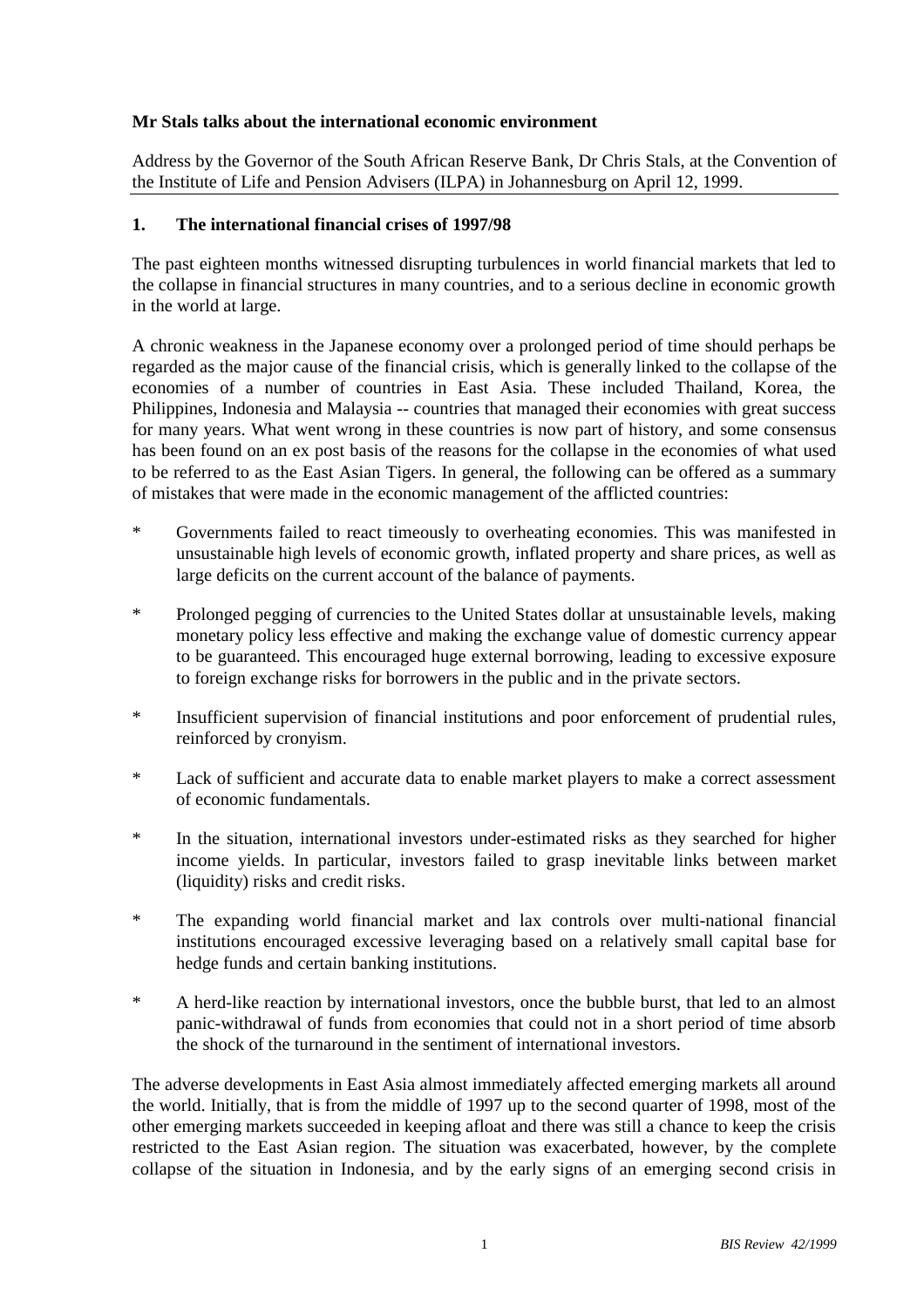Russia. The effective devaluation of the rouble and unilateral restructuring announced by Russia in August 1998, triggered a further series of sharp market corrections, indicating a generalised increase in perceived risk or risk aversion.

A third threat to a major collapse of the global financial system came towards the end of last year with the deterioration of the financial situation in Brazil, mainly because of chronic fiscal imbalances and large-scale speculative attacks on what markets perceived to be an overvalued currency.

In general, the immediate effect of a loss of confidence of investors in any specific economy was reflected in a decline in the inflow of foreign capital or, in many cases, a large withdrawal by nonresidents of previously invested funds from the country.

The widespread flight to quality and liquidity gave rise to a severe tightening of credit conditions in the affected countries: equity prices fell sharply; yields on bonds rose to extremely high levels, followed by soaring interest rates in general, and exchange market pressures intensified as exchange rates went in an uncontrollable tumble. As a by-product of these developments, many international investors and banks suffered substantial losses, especially on highly leveraged investment positions.

Gradually, the worsening conditions in the financial markets also affected real economic activity. The International Monetary Fund (IMF) revised its outlook for world economic growth in 1998, first from 3 to 2½ per cent (in August 1998), and then to 2 per cent (in October 1998). For 1999, the projection was similarly reduced from 3¾ per cent to 2¼ per cent at this stage.

## **2. The contagion effect of the financial crisis**

A special feature of the financial crisis of the past two years has been the contagion effect, or the spill-over of the economic problems of a few important emerging market economies to other countries, and eventually to the world economy.

The transmission mechanism, or the conduit followed in the contagion process, was not the same for all countries. Initially, with countries in East Asia, perceptions played an important part in the process. Once the Thai baht came under pressure in the middle of 1997, it did not take long before international investors discovered many similarities in the economies of Korea, the Philippines, Indonesia and Malaysia.

The serious collapse of the Russian financial system, and particularly the action taken by the Russian Government in the unilateral restructuring of its sovereign debt, gave rise to an indiscriminatory withdrawal of funds previously invested in sovereign debt of other emerging market governments. It was also noted at the time that the IMF, the World Bank, and Governments of other countries were rather reluctant to provide the massive amount of assistance needed for propping up the Russian balance of payments problem. The following quotation from a recent IMF publication summarises the Russian events of mid-1998:

"More important was the role of Russia's default as a defining event that challenged widely held views about the default risks associated with all emerging market investments, and the willingness and ability of the international community to provide assistance to countries in difficulty."

(World Economic Outlook and International Capital Markets, December 1998)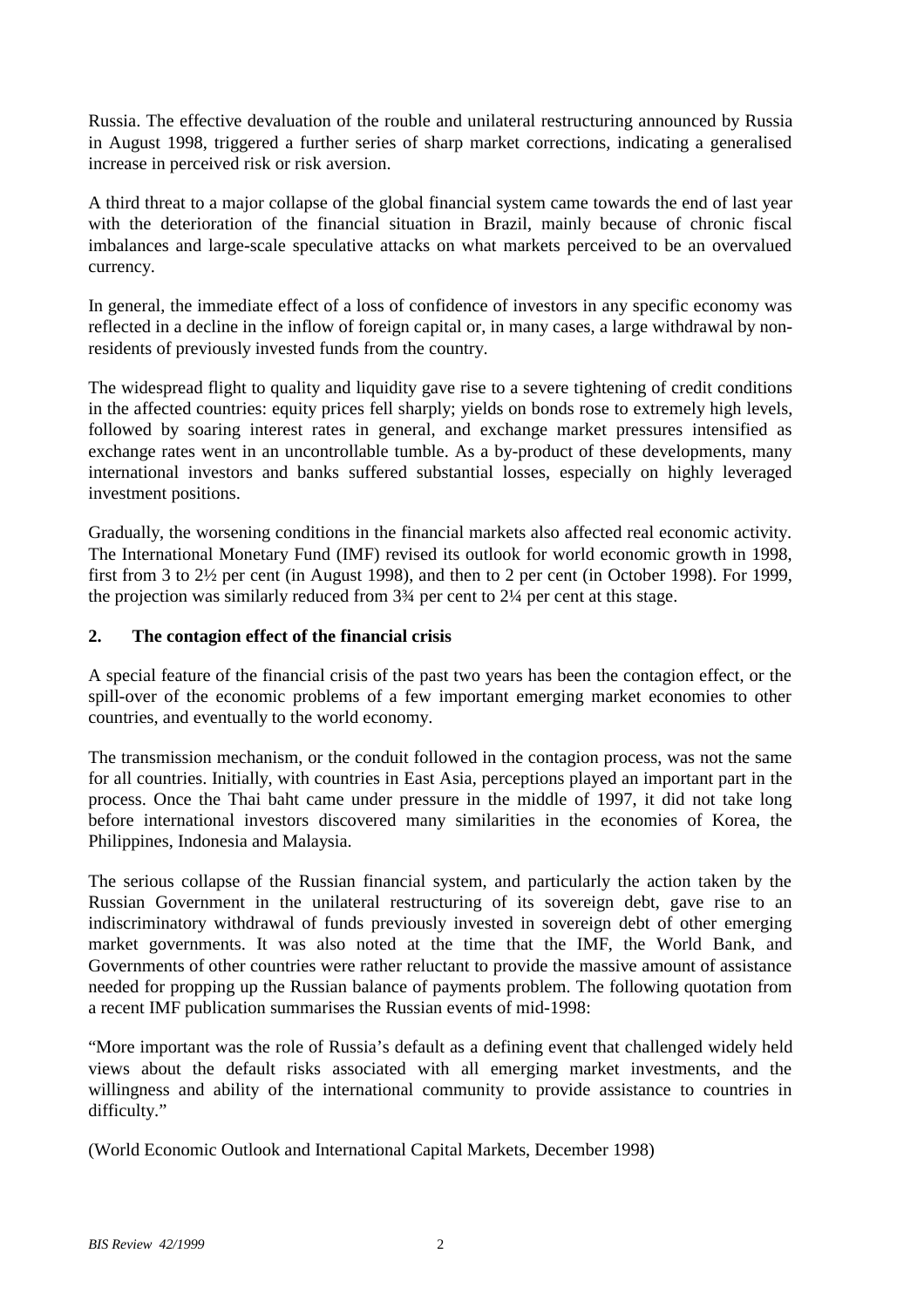The flight to high quality assets and, at a later stage, a major "de-leveraging" process of multinational investment institutions, reduced international capital flows in general, and therefore provided a second conduit for contagion. It is estimated at this stage that net private capital flows from the industrial countries to the developing and emerging markets, including countries in central and Eastern Europe "in transition", declined from US \$118 billion in 1997 to \$70 billion in 1998. In the case of the Asian countries, it changed from an \$100 billion net inflow in 1996 to an \$18 billion outflow in 1998.

A third obvious conduit for the transfer of the economic ills of the East Asian economies to other countries, and particularly countries with vulnerable balance of payments positions, is the deterioration of current account positions caused by the generally depressed world economic environment. The negative effects of this development are only now beginning to filter through to some of the poorer, developing countries in the world that do not have developed financial markets but are nevertheless dependent on the exports of basic commodities, metals and minerals. Examples in Southern Africa can be found in Botswana (diamonds), and Zambia (copper).

Finally, the weakening or full collapse of the banking systems in a number of the afflicted economies has had a major impact on the global banking sector. Not even financial institutions in the major industrial countries have been immune to this problem. The near-collapse of the Long Term Capital Management Fund in New York towards the end of September 1998, provided a stern warning to the world that the East Asian crisis had indeed become a worldwide financial problem. Quick action by the American Federal Reserve and the major New York banks prevented serious problems for other financial institutions, including many multinational banking institutions with similar over-leveraged positions.

# **3. Policy reactions to the global financial crisis**

The initial "fire-fighting" reactions of countries in the midst of the crisis obviously differed from country to country. Led by initiatives from the IMF, however, a relatively standard policy procedure was adopted that required of countries, firstly, to adjust important macroeconomic fundamentals to new levels as dictated by market forces; secondly, to restore some stability to financial markets, and thirdly, to introduce structural and other remedial adjustments that will regain the confidence of international investors.

In the process, the countries directly afflicted by the crisis had to accept:

- \* a sharp depreciation in the external value of their currencies;
- \* a substantial tightening of liquidity conditions in domestic financial markets;
- \* a tightening in fiscal policy, mainly through significant reductions in government expenditure.

In some countries, inflation also increased to higher levels and necessitated even more restrictive monetary policies.

These developments obviously depressed real economic growth, and led to increased unemployment in the affected economies. It is estimated, for example, that the rate of economic growth in the ASEAN Countries (Indonesia, Malaysia, Philippines and Thailand) changed from positive growth of more than 7 per cent in 1996, to negative "growth" of more than 10 per cent in 1998.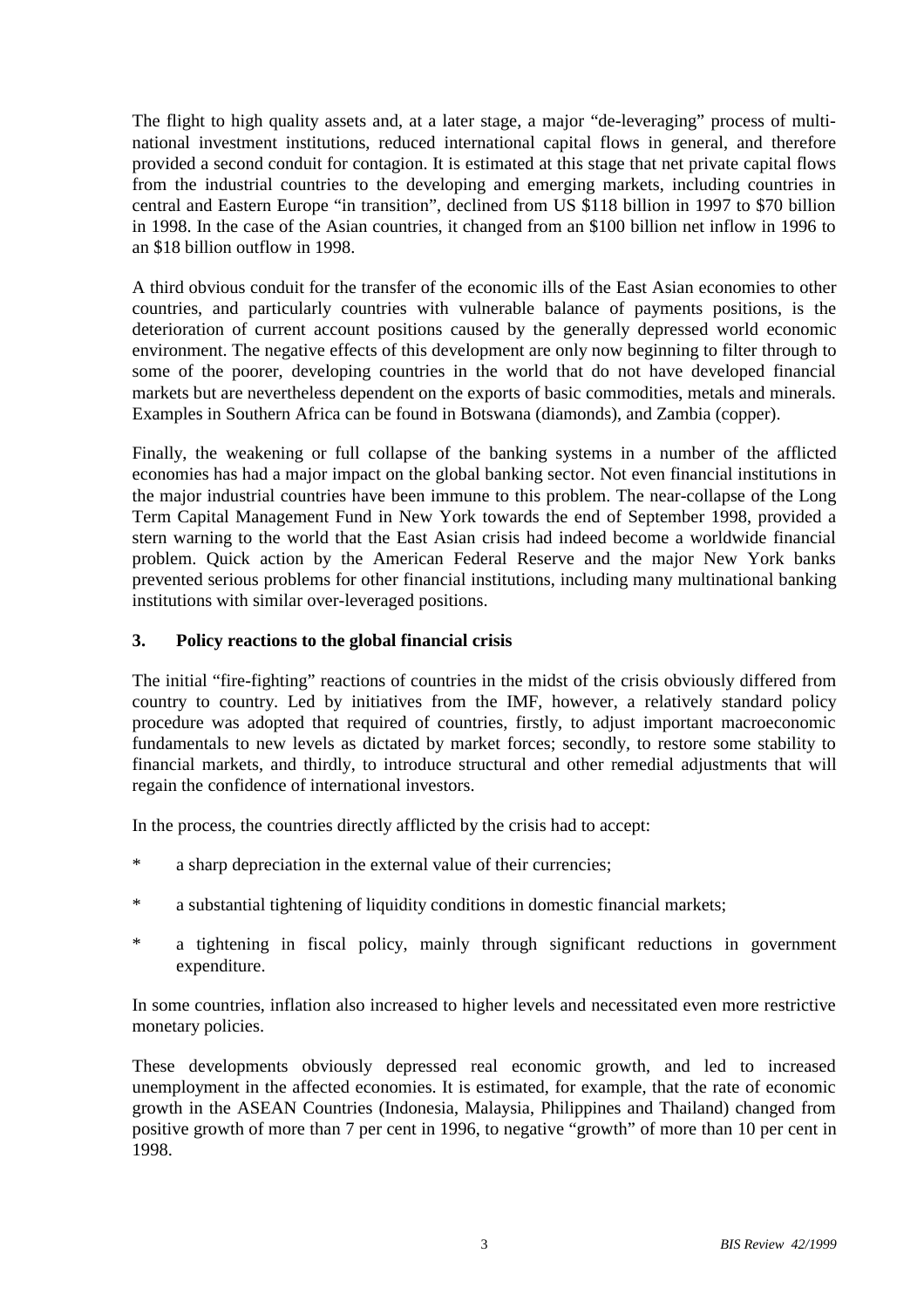In the case of two important countries also afflicted by the crisis, a different approach was followed with macroeconomic policies to address the problem. In the case of Malaysia, the Government preferred a route of self-protection by the reintroduction of exchange controls on international capital flows. The wisdom of this policy was severely criticised at the time, but history will eventually provide a final verdict on the issue. There is general belief, however, that international investors will in future be much more reluctant to invest again in Malaysia than, for example, in the other East Asian countries that were more prepared to bite the bullet with extremely painful and costly macroeconomic adjustment processes.

The second country to follow a different route, Russia, perhaps had no alternative but to introduce an almost complete moratorium on the repayment of its foreign debt. Private market investors have more or less written off their Russian exposures as a complete loss. It will take major adjustments before these bitten investors will ever return to Russia.

# **4. Promising signs of a reversal in the financial markets**

It would seem as if the global financial crisis reached a lower turning point in about October last year and, although still very fragile, there are encouraging signs of a return of greater stability in the global financial markets. In retrospect, the demise of the Long Term Capital Management Fund of New York at that time may have triggered the required concerted international action, also from the major industrial countries, to help restoring a measure of calm to financial markets. Actions taken since October 1998 included:

- \* The easing of interest rates by central banks in most industrial countries, including the United States, United Kingdom, and the newly-established European Central Bank.
- \* In Japan, new policy measures to address banking sector problems and announcements of further fiscal actions to stimulate demand. The Japanese Government indeed provided ¥60 trillion (about US \$500 billion) to restructure the banking sector.
- \* Commitments and actions by Brazil to address its chronic fiscal imbalances, and the largescale support of the international community, agreed in mid-November, for a strong programme of assistance that would forestall a financial crisis in that country.
- \* Continued progress with stabilisation and reform in the Asian crisis countries implementing policy programmes supported by the IMF. With current account balances having moved into surplus and financial market confidence having begun to recover, the strengthening of exchange rates has allowed monetary policy to be eased, which in turn has helped to boost equity markets.
- \* Recent increases in IMF quotas and other measures taken to replenish the funds of the IMF improved the international community's ability to assist countries in the resolution of financial crises.

It would seem as if the first objective of macro-economic policy has therefore been achieved in the major crisis centres (with the exception of Russia). Some stability has now been restored in the financial markets. The attention of the world debate has now been shifted, firstly, to what is needed and prudent to re-stimulate the world economy and, secondly, what structural adjustments to national and global economic structures will be necessary to avoid a recurrence of the East Asian crisis and its contagion effects in future.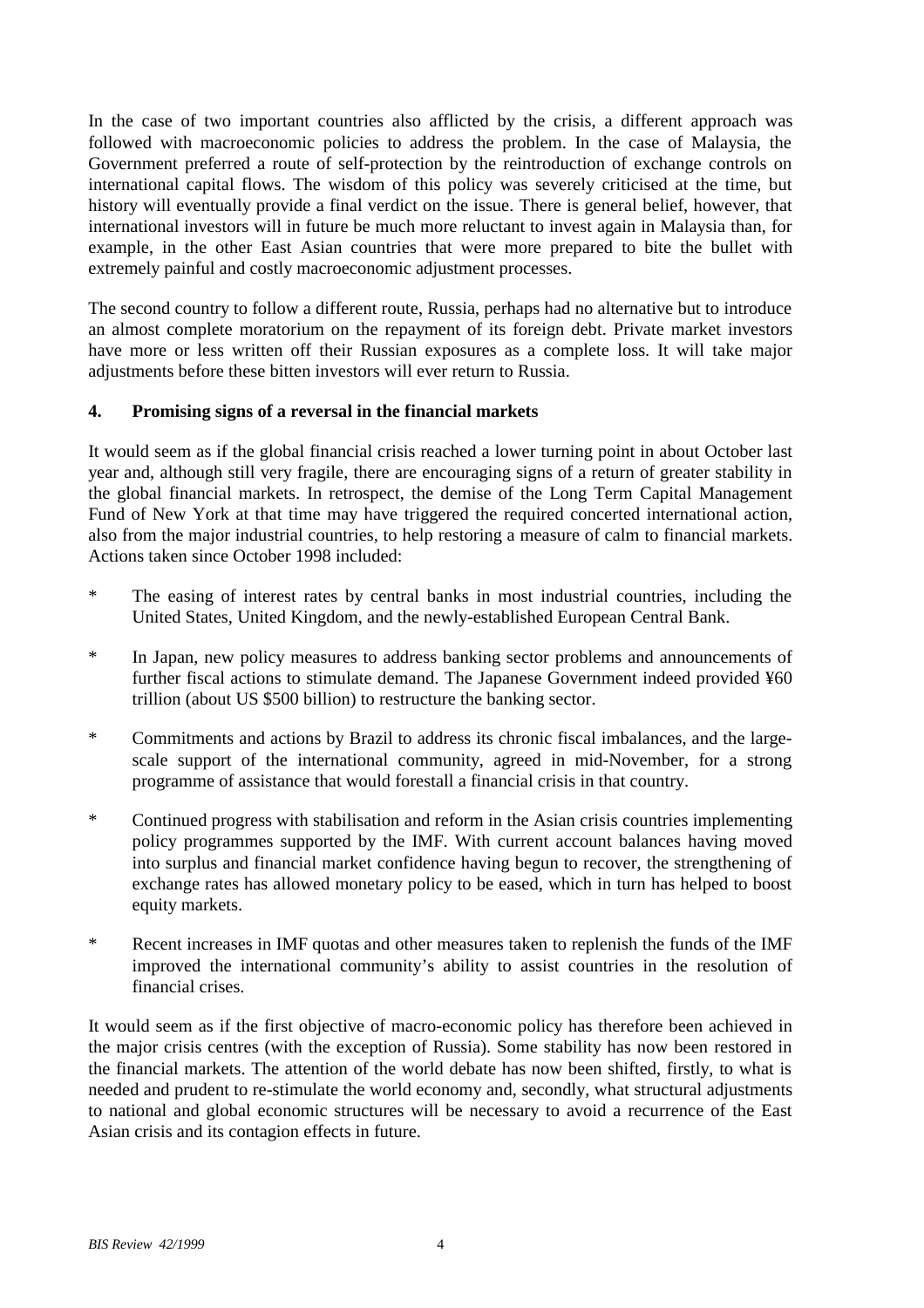## **5. The lessons learned from the experience of the past two years**

The analyses of the reasons for the financial markets' disaster of 1997/98 are still continuing and the dissection of the major casualties is continuing. Some consensus may be developing, however, that both at the macroeconomic and at the microeconomic level, important adjustments are necessary to strengthen the fibre of financial systems and markets in order to meet the challenges of the irreversible process of globalisation. These structural adjustments must include:

- \* An improvement and standardisation of accepted institutional arrangements covering aspects of property protection, bankruptcy procedures and accounting standards.
- \* Bank and other financial institution supervision and regulation must be upgraded, and new standards of adequate risk management must be introduced.
- \* The architecture, role and policies of the multilateral institutions such as the World Bank and the IMF, not only on an ex post basis but also in the prevention of a crisis, must be reviewed.
- \* Policy makers must follow sound and credible economic and financial policies. The experience in a number of countries, for example, warned against a policy of excessive short-term borrowing by governments and by countries to finance chronic fiscal or balance of payments deficits. Credibility comes from monetary policies aimed at achieving price stability. Macro-economic policies that are judged by investors to be responsible are those that allow free markets to work with undue intervention from governmental authorities.
- \* The international exchange rate regime of floating exchange rates and its contribution to the increasing volatility of the global financial markets has come under the spotlight.
- \* The need for greater transparency at the level of multinational institutions, governments and public sector institutions and, very importantly, also from private sector participants in global markets has been identified.
- \* The ability of countries to attract long-term foreign capital, e.g. direct foreign investment, should be improved. This once again leads to the conclusion that exchange controls and/or excessive protectionist policies should be avoided by developing and emerging market countries that want to remain competitive in the global market environment.

## **6. Prospects for the world economy**

Although there are still a number of downside risks in the global economy, there is growing optimism that some recovery will take place in most of the more seriously affected economies of the East Asian crisis. The main priorities in these countries are now to end the decline of economic activity, limit the adverse impact of the crisis on the welfare of the most vulnerable members of the community, promote the resumption of sustainable growth, and accelerating the restructuring of financial and corporate sectors. In Korea, Thailand, and more recently, Indonesia and the Philippines, the tightening of monetary policies that occurred in the wake of the crises has achieved considerable success in re-establishing financial stability. A strengthening of exchange rates has indeed allowed interest rates to be lowered significantly.

In Brazil, a determined and sustained implementation of a front-loaded fiscal adjustment effort, accompanied by appropriately tight monetary policies and wide-ranging structural reforms is